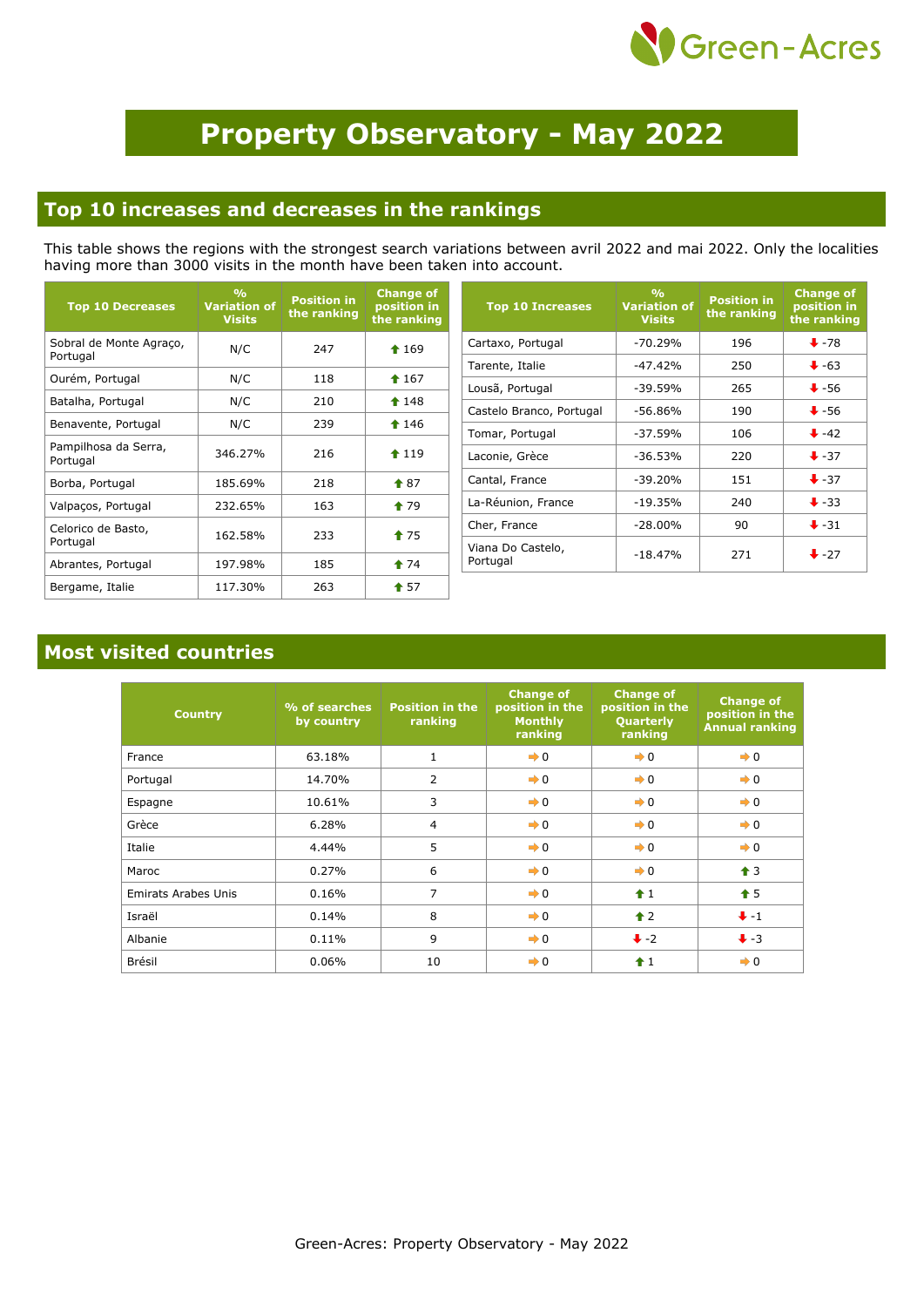

### **Most visited departement by country**

#### **France - Most visited departement**

| <b>Department</b> | $%$ of<br>searches by<br>departements | % Variation<br>of Visits | <b>Position in</b><br>the ranking | <b>Change of</b><br>position in<br>the Monthly<br>ranking | <b>Change of</b><br>position in<br>the<br>Quarterly<br>ranking | <b>Change of</b><br>position in<br>the Annual<br>ranking |
|-------------------|---------------------------------------|--------------------------|-----------------------------------|-----------------------------------------------------------|----------------------------------------------------------------|----------------------------------------------------------|
| Dordogne          | 7.28%                                 | 1.05%                    | $\mathbf{1}$                      | $\rightarrow 0$                                           | $\rightarrow 0$                                                | $\rightarrow 0$                                          |
| Alpes-Maritimes   | 6.17%                                 | 3.71%                    | $\overline{2}$                    | $\rightarrow 0$                                           | $\hat{1}$                                                      | $\hat{1}$                                                |
| Var               | 5.74%                                 | 3.81%                    | 3                                 | $\rightarrow 0$                                           | $+ -1$                                                         | $+ -1$                                                   |
| Hérault           | 3.17%                                 | 5.58%                    | $\overline{4}$                    | $+1$                                                      | $f$ 1                                                          | $\textbf{\textcolor{red}{\textbf{f}}}$ 5                 |
| Aude              | 2.98%                                 | 10.70%                   | 5                                 | $+1$                                                      | $\hat{1}$                                                      | f1                                                       |
| Gard              | 2.93%                                 | $-7.17%$                 | 6                                 | $\ddot{\bullet}$ -2                                       | $\ddot{\bullet}$ -2                                            | $\ddot{\bullet}$ -2                                      |
| Vaucluse          | 2.54%                                 | $-3.63%$                 | $\overline{7}$                    | $\rightarrow 0$                                           | $\hat{1}$                                                      | $\ddot{\bullet}$ -2                                      |
| Lot-et-Garonne    | 2.37%                                 | $-6.23%$                 | 8                                 | $\rightarrow 0$                                           | $+ -1$                                                         | $+ -1$                                                   |
| Gironde           | 2.32%                                 | $-5.62%$                 | 9                                 | $\rightarrow 0$                                           | $\hat{1}$                                                      | $\bullet$ 6                                              |
| Paris             | 2.11%                                 | $-5.27%$                 | 10                                | $\hat{\mathbf{r}}$ 2                                      | $+ -1$                                                         | $\textbf{\textcolor{red}{\bullet}} 10$                   |

#### **Spain - Most visited departement**

| <b>Department</b> | $%$ of<br>searches by<br>departements | % Variation<br>of Visits | <b>Position in</b><br>the ranking | <b>Change of</b><br>position in<br>the Monthly<br>ranking | <b>Change of</b><br>position in<br>the<br>Quarterly<br>ranking | <b>Change of</b><br>position in<br>the Annual<br>ranking |
|-------------------|---------------------------------------|--------------------------|-----------------------------------|-----------------------------------------------------------|----------------------------------------------------------------|----------------------------------------------------------|
| Alicante          | 33.42%                                | 1.26%                    | $\mathbf{1}$                      | $\rightarrow 0$                                           | $\rightarrow 0$                                                | $\rightarrow 0$                                          |
| Málaga            | 16.02%                                | $-6.09\%$                | $\overline{2}$                    | $\rightarrow 0$                                           | $\rightarrow 0$                                                | $\rightarrow 0$                                          |
| Gérone            | 13.16%                                | 1.71%                    | 3                                 | $\rightarrow 0$                                           | $\rightarrow 0$                                                | $\rightarrow 0$                                          |
| Ténérife          | 7.18%                                 | $-10.68%$                | $\overline{4}$                    | $\rightarrow 0$                                           | $\rightarrow 0$                                                | $\hat{1}$                                                |
| Murcie            | 4.63%                                 | $-14.16%$                | 5                                 | $\rightarrow 0$                                           | $\rightarrow 0$                                                | $+ -1$                                                   |
| Tarragone         | 4.23%                                 | $-10.03%$                | 6                                 | $\rightarrow 0$                                           | $+1$                                                           | $\rightarrow 0$                                          |
| Valence           | 4.19%                                 | 14.41%                   | $\overline{7}$                    | $\hat{+}1$                                                | $+1$                                                           | $\bigstar$ 1                                             |
| Barcelone         | 3.75%                                 | $-3.01%$                 | 8                                 | $+ -1$                                                    | $\ddot{\bullet}$ -2                                            | $+ -1$                                                   |
| Almería           | 2.60%                                 | 6.20%                    | 9                                 | $\rightarrow 0$                                           | $\triangle$ 2                                                  | $\hat{\mathbf{r}}$ 2                                     |
| Iles Baléares     | 2.18%                                 | 15.76%                   | 10                                | $\rightarrow 0$                                           | $+ -1$                                                         | $\rightarrow 0$                                          |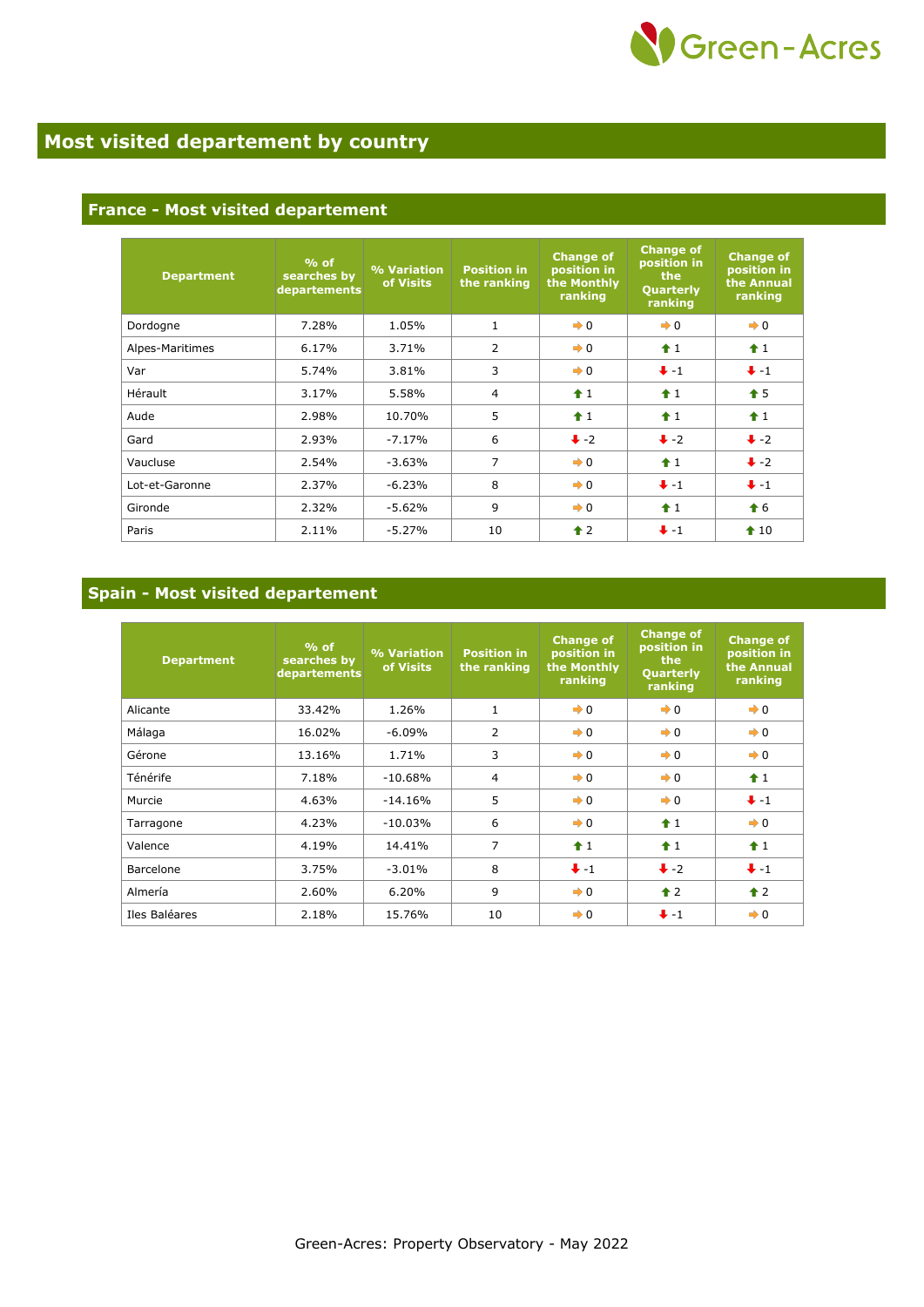

#### **Portugal - Most visited departement**

| <b>Department</b> | $%$ of<br>searches by<br>departements | % Variation<br>of Visits | <b>Position in</b><br>the ranking | <b>Change of</b><br>position in<br>the Monthly<br>ranking | <b>Change of</b><br>position in<br>the<br>Quarterly<br>ranking | <b>Change of</b><br>position in<br>the Annual<br>ranking |
|-------------------|---------------------------------------|--------------------------|-----------------------------------|-----------------------------------------------------------|----------------------------------------------------------------|----------------------------------------------------------|
| Loulé             | 6.56%                                 | $-1.54%$                 | $\mathbf{1}$                      | $\rightarrow 0$                                           | $\rightarrow 0$                                                | $\rightarrow 0$                                          |
| Albufeira         | 5.57%                                 | 1.26%                    | $\overline{2}$                    | $\rightarrow 0$                                           | $\rightarrow 0$                                                | $\rightarrow 0$                                          |
| Lisbonne          | 5.10%                                 | 7.23%                    | 3                                 | $\rightarrow 0$                                           | $\rightarrow 0$                                                | f1                                                       |
| Tavira            | 4.10%                                 | 3.14%                    | $\overline{4}$                    | $\rightarrow 0$                                           | $\hat{\mathbf{r}}$ 1                                           | $f$ 1                                                    |
| Lagos             | 3.63%                                 | $-5.23%$                 | 5                                 | $\rightarrow 0$                                           | $f$ 1                                                          | $\bullet$ -2                                             |
| Portimão          | 3.48%                                 | 11.02%                   | 6                                 | $\hat{1}$                                                 | $\hat{\mathbf{r}}$ 1                                           | $\hat{\mathbf{T}}$ 3                                     |
| Olhão             | 3.30%                                 | $-11.87%$                | $\overline{7}$                    | $+ -1$                                                    | $\ddot{\bullet}$ -3                                            | $\rightarrow 0$                                          |
| Faro              | 3.20%                                 | 5.26%                    | 8                                 | $\hat{1}$                                                 | $\rightarrow 0$                                                | $\ddot{\bullet}$ -2                                      |
| Cascais           | 3.15%                                 | 21.47%                   | 9                                 | $\triangle$ 2                                             | $\rightarrow 0$                                                | $+ -1$                                                   |
| Alcobaça          | 2.82%                                 | 9.77%                    | 10                                | $\bigstar$ 3                                              | $\bigstar$ 3                                                   | $\hat{\mathbf{r}}$ 2                                     |

#### **Greece - Most visited departement**

| <b>Department</b> | $%$ of<br>searches by<br>departements | % Variation<br>of Visits | <b>Position in</b><br>the ranking | <b>Change of</b><br>position in<br>the Monthly<br>ranking | <b>Change of</b><br>position in<br>the<br>Quarterly<br>ranking | <b>Change of</b><br>position in<br>the Annual<br>ranking |
|-------------------|---------------------------------------|--------------------------|-----------------------------------|-----------------------------------------------------------|----------------------------------------------------------------|----------------------------------------------------------|
| Lassithi          | 26.58%                                | $-23.91%$                | $\mathbf{1}$                      | $\rightarrow 0$                                           | $\rightarrow 0$                                                | $\rightarrow 0$                                          |
| Attique           | 11.46%                                |                          | 2<br>$\rightarrow 0$<br>47.31%    |                                                           | $\hat{\mathbf{r}}$ 1                                           | $f$ 1                                                    |
| La Canée          | 10.72%                                | 45.78%                   | 3                                 | $\rightarrow 0$                                           | $\uparrow$ 2                                                   | $\hat{1}$                                                |
| Chalcidique       | 7.12%                                 | 17.38%                   | $\overline{4}$                    | $\rightarrow 0$                                           | $\ddot{\bullet}$ -2                                            | $\ddot{\bullet}$ -2                                      |
| Corfou            | 5.68%                                 | 20.74%                   | 5                                 | $\rightarrow 0$                                           | $\bullet$ 5                                                    | $\bigstar$ 6                                             |
| Eubée             | 4.98%                                 | 59.07%                   | 6                                 | $\bigstar$ 4                                              | $\ddot{\bullet}$ -2                                            | $\hat{1}$                                                |
| Cyclades          | 4.44%                                 | 16.68%                   | 7                                 | $\hat{+}1$                                                | $\triangle$ 4                                                  | $f$ 1                                                    |
| Zakynthos         | 4.16%                                 | 1.39%                    | 8                                 | $\ddot{\bullet}$ -2                                       | $+ -1$                                                         | $\hat{\mathbf{T}}$ 4                                     |
| Magnésie          | 4.13%                                 | 26.02%                   | 9                                 | $\rightarrow 0$                                           | $\ddot{\bullet}$ -3                                            | $\rightarrow 0$                                          |
| Céphalonie        | 4.12%                                 | 3.79%                    | 10                                | $\ddot{\bullet}$ -3                                       | $\ddot{\bullet}$ -2                                            | $+5$                                                     |

#### **Italy - Most visited departement**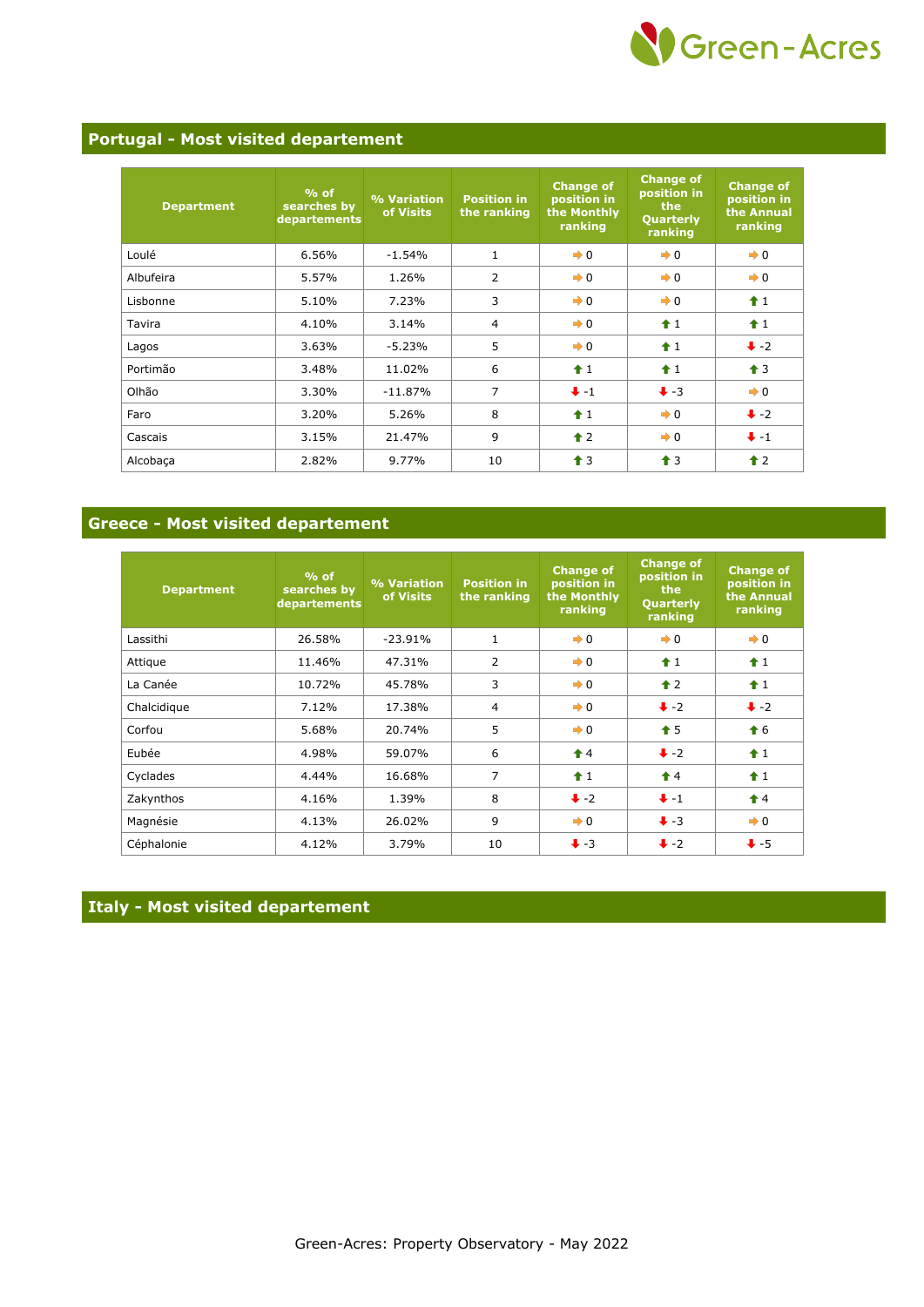

| <b>Department</b> | $%$ of<br>searches by<br>departements | % Variation<br>of Visits | <b>Position in</b><br>the ranking | <b>Change of</b><br>position in<br>the Monthly<br>ranking | <b>Change of</b><br>position in<br>the<br><b>Quarterly</b><br>ranking | <b>Change of</b><br>position in<br>the Annual<br>ranking |
|-------------------|---------------------------------------|--------------------------|-----------------------------------|-----------------------------------------------------------|-----------------------------------------------------------------------|----------------------------------------------------------|
| <b>Brindisi</b>   | 14.63%                                | $-13.39%$                | $\mathbf{1}$                      | $\rightarrow 0$                                           | $\rightarrow 0$                                                       | $\rightarrow 0$                                          |
| Sienne            | 9.71%                                 | 31.55%                   | $\overline{2}$                    | $+1$                                                      | $\rightarrow 0$                                                       | $+1$                                                     |
| Terni             | 9.22%                                 | 27.17%                   | 3                                 | $\triangle$ 2                                             | $+1$                                                                  | $\bigstar$ 6                                             |
| Pérouse           | 8.90%                                 | $9.00\%$                 | 4                                 | $\ddot{\bullet}$ -2                                       | $+ -1$                                                                | $\ddot{\bullet}$ -2                                      |
| Pise              | 6.38%                                 | $-12.38%$                | 5                                 | $+ -1$                                                    | $\rightarrow 0$                                                       | $\rightarrow 0$                                          |
| Arezzo            | 4.43%                                 | 25.01%                   | 6                                 | $\hat{\mathbf{r}}$ 2                                      | $\hat{\mathbf{r}}$ 1                                                  | $\hat{1}$                                                |
| Olbia-Tempio      | 3.96%                                 | 16.23%                   | 7                                 | $\triangle$ 2                                             | $\hat{+}1$                                                            | $\ddot{\bullet}$ -3                                      |
| Florence          | 3.60%                                 | $-2.05\%$                | 8                                 | $+ -1$                                                    | $\hat{1}$                                                             | $\hat{\mathbf{T}}$ 5                                     |
| Imperia           | 3.57%                                 | -5.66%                   | 9                                 | $\ddot{\bullet}$ -3                                       | $\ddot{\bullet}$ -3                                                   | $\ddot{\bullet}$ -3                                      |
| Raguse            | 3.25%                                 | 134.22%                  | 10                                | $\bullet$ 9                                               | $\textbf{\textcolor{blue}{\bullet}} 16$                               | $\textbf{\textcolor{red}{\bullet}}$ 41                   |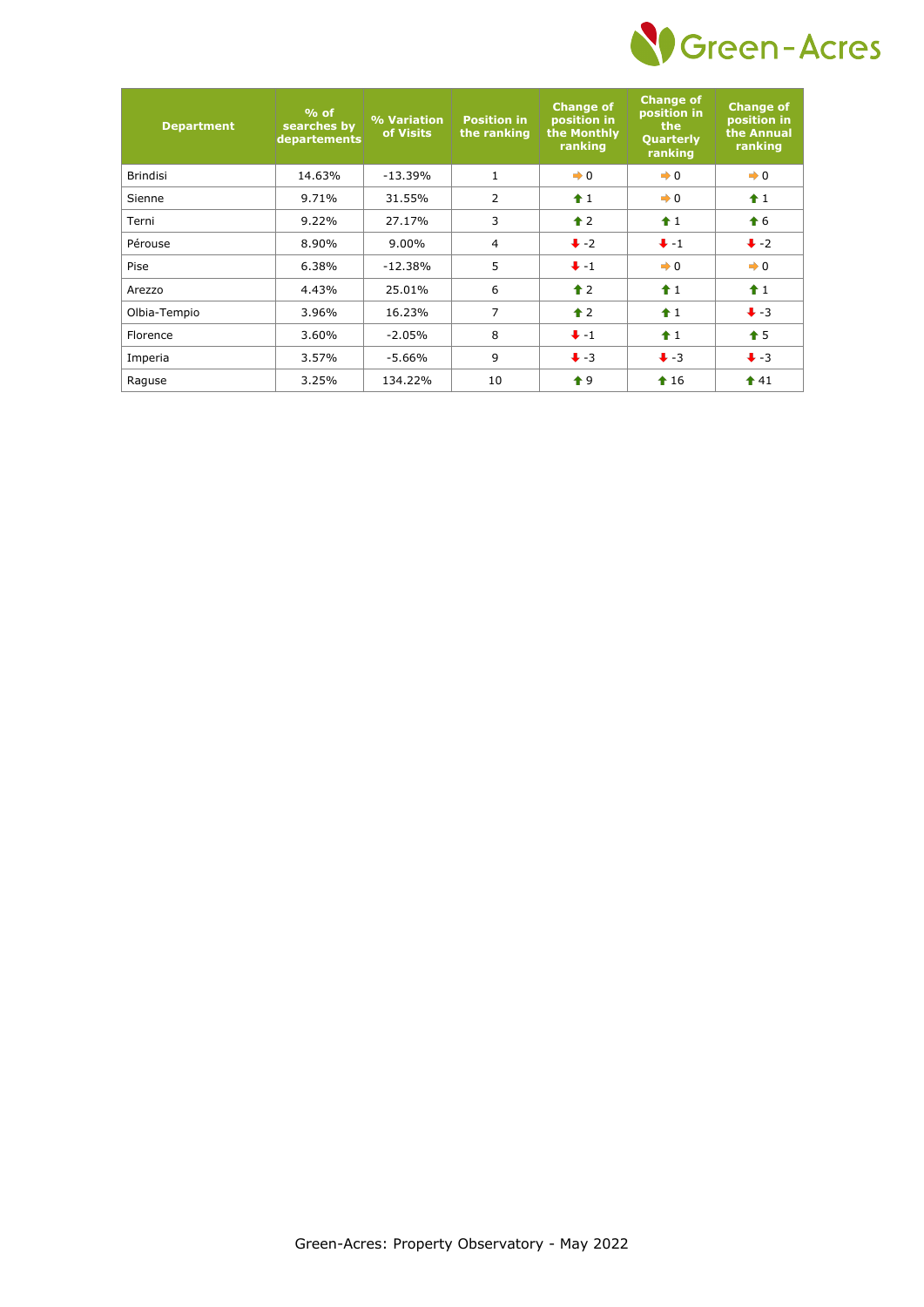

## **Top 40 departments visited around the world**

| <b>Department</b>    | <b>Country</b> | $%$ of<br>searches by<br>departements | % Variation<br>of Visits | <b>Position in</b><br>the ranking | <b>Change of</b><br>position in<br>the Monthly<br>ranking | <b>Change of</b><br>position in<br>the<br>Quarterly<br>ranking | <b>Change of</b><br>position in<br>the Annual<br>ranking |
|----------------------|----------------|---------------------------------------|--------------------------|-----------------------------------|-----------------------------------------------------------|----------------------------------------------------------------|----------------------------------------------------------|
| Dordogne             | France         | 4.74%                                 | 1.05%                    | $\mathbf{1}$                      | $\rightarrow 0$                                           | $\rightarrow 0$                                                | $\rightarrow 0$                                          |
| Alpes-Maritimes      | France         | 4.01%                                 | 3.71%                    | $\overline{2}$                    | $\rightarrow 0$                                           | $\triangle$ 2                                                  | $\triangle$ 2                                            |
| Var                  | France         | 3.73%                                 | 3.81%                    | 3                                 | $\rightarrow 0$                                           | $+ -1$                                                         | $+ -1$                                                   |
| Alicante             | Espagne        | 3.58%                                 | 1.26%                    | $\overline{4}$                    | $\rightarrow 0$                                           | $\ddot{+}$ -1                                                  | $+ -1$                                                   |
| Hérault              | France         | 2.06%                                 | 5.58%                    | 5                                 | $\hat{\mathbf{r}}$ 2                                      | $\bullet$ 3                                                    | $\bullet$ 7                                              |
| Aude                 | France         | 1.94%                                 | 10.70%                   | 6                                 | $\hat{\mathbf{T}}$ 3                                      | $\hat{\mathbf{r}}$ 3                                           | $\triangleq$ 3                                           |
| Gard                 | France         | 1.90%                                 | $-7.17%$                 | $\overline{7}$                    | $+ -1$                                                    | $\ddot{\bullet}$ -2                                            | $\ddot{\bullet}$ -2                                      |
| Málaga               | Espagne        | 1.71%                                 | $-6.09%$                 | 8                                 | $\rightarrow 0$                                           | $+ -1$                                                         | $\ddot{\bullet}$ -2                                      |
| Lassithi             | Grèce          | 1.68%                                 | $-23.91%$                | 9                                 | $+ -4$                                                    | $\ddot{\bullet}$ -3                                            | $+ -1$                                                   |
| Vaucluse             | France         | 1.65%                                 | $-3.63%$                 | 10                                | $\rightarrow 0$                                           | $\hat{1}$                                                      | $\ddot{\bullet}$ -3                                      |
| Lot-et-Garonne       | France         | 1.54%                                 | $-6.23%$                 | 11                                | $\rightarrow 0$                                           | $+ -1$                                                         | $+ -1$                                                   |
| Gironde              | France         | 1.51%                                 | $-5.62%$                 | 12                                | $\rightarrow 0$                                           | f1                                                             | $\bullet$ 6                                              |
| Gérone               | Espagne        | 1.41%                                 | 1.71%                    | 13                                | $\triangleq$ 3                                            | $\bigstar$ 6                                                   | $\bullet$ 9                                              |
| Paris                | France         | 1.37%                                 | $-5.27%$                 | 14                                | $f$ 1                                                     | $\ddot{\bullet}$ -2                                            | $\triangle$ 12                                           |
| Bouches-du-Rhône     | France         | 1.34%                                 | 3.59%                    | 15                                | $\hat{\mathbf{r}}$ 2                                      | $\bullet$ 6                                                    | $\triangle$ 21                                           |
| Côtes-d'Armor        | France         | 1.28%                                 | 3.12%                    | 16                                | $\hat{\mathbf{r}}$ 2                                      | $\hat{\mathbf{f}}$ 6                                           | $\bigstar$ 8                                             |
| Gers                 | France         | 1.28%                                 | $-16.87%$                | 17                                | $+ -4$                                                    | $\ddot{\bullet}$ -3                                            | $+ -4$                                                   |
| Ardèche              | France         | 1.26%                                 | 2.86%                    | 18                                | $\hat{1}$                                                 | $\ddot{\bullet}$ -3                                            | $+ -4$                                                   |
| Pyrénées-orientales  | France         | 1.22%                                 | 2.60%                    | 19                                | f1                                                        | $\ddot{\bullet}$ -2                                            | $\rightarrow 0$                                          |
| Lot                  | France         | 1.19%                                 | $-17.96%$                | 20                                | $\bigvee -6$                                              | $+ -4$                                                         | $+ -9$                                                   |
| Charente-Maritime    | France         | 1.16%                                 | 12.49%                   | 21                                | $\hat{1}$                                                 | $\ddot{\bullet}$ -3                                            | $+5$                                                     |
| Charente             | France         | 1.05%                                 | $-11.36%$                | 22                                | $+ -1$                                                    | $\ddot{\bullet}$ -2                                            | $+ -7$                                                   |
| Finistère            | France         | 1.00%                                 | 1.91%                    | 23                                | $\hat{1}$                                                 | $\uparrow$ 7                                                   | $\bigstar$ 8                                             |
| Morbihan             | France         | 0.99%                                 | 11.67%                   | 24                                | $\hat{\mathbf{r}}$ 2                                      | $\hat{\mathbf{T}}$ 3                                           | $\hat{\mathbf{T}}$ 3                                     |
| Tarn-et-Garonne      | France         | 0.91%                                 | 22.67%                   | 25                                | $17$                                                      | $15$                                                           | $\triangleq$                                             |
| Loulé                | Portugal       | 0.90%                                 | $-1.54%$                 | 26                                | $+ -1$                                                    | $\rightarrow 0$                                                | $\ddot{\bullet}$ -3                                      |
| Pyrénées-Atlantiques | France         | 0.88%                                 | 4.01%                    | 27                                | $f$ 1                                                     | $\triangle$ 4                                                  | $+ -7$                                                   |
| Saône-et-Loire       | France         | 0.87%                                 | $-13.11%$                | 28                                | $\ddot{\bullet}$ -5                                       | $+5$                                                           | $\rightarrow 0$                                          |
| Haute-Garonne        | France         | 0.87%                                 | 3.84%                    | 29                                | $\rightarrow 0$                                           | $\textbf{\textcolor{red}{\bullet}} 6$                          | $\triangle$ 22                                           |
| Ténérife             | Espagne        | 0.77%                                 | $-10.68\%$               | 30                                | $\bigvee -3$                                              | $\ddot{\bullet}$ -5                                            | 17                                                       |
| Albufeira            | Portugal       | 0.76%                                 | 1.26%                    | 31                                | $\rightarrow 0$                                           | $\ddot{\bullet}$ -3                                            | $\bullet$ -6                                             |
| Corrèze              | France         | 0.76%                                 | 8.19%                    | 32                                | $\triangle$ 2                                             | $\rightarrow 0$                                                | $\rightarrow 0$                                          |
| Attique              | Grèce          | 0.73%                                 | 47.31%                   | 33                                | $\triangle$ 20                                            | $\textcolor{blue}{\bigstar}60$                                 | $\bullet$ 32                                             |
| Haute-Vienne         | France         | 0.72%                                 | -7.89%                   | 34                                | $+ -4$                                                    | $\ddot{\bullet}$ -10                                           | $+17$                                                    |
| Lisbonne             | Portugal       | 0.70%                                 | 7.23%                    | 35                                | $\hat{\mathbf{t}}$ 5                                      | $\ddot{\bullet}$ -2                                            | $\bullet$ 5                                              |
| Nièvre               | France         | 0.70%                                 | 14.45%                   | 36                                | $\textbf{\textcolor{red}{\bullet}} 6$                     | $\textbf{\textcolor{red}{\bullet}} 13$                         | $\ddot{\bullet}$ -15                                     |
| La Canée             | Grèce          | 0.68%                                 | 45.78%                   | 37                                | $\textcolor{blue}{\blacklozenge}$ 18                      | $\textcolor{blue}{\bigstar}$ 62                                | $\textcolor{blue}{\bullet}$ 46                           |
| Aveyron              | France         | 0.66%                                 | 23.74%                   | 38                                | $f$ 11                                                    | $\bullet$ 9                                                    | $\ddot{\bullet}$ -3                                      |
| Haute-Savoie         | France         | 0.66%                                 | $-10.07%$                | 39                                | $\bigvee -6$                                              | $\ddot{\bullet}$ -10                                           | $\bullet$ -5                                             |
| Seine-et-Marne       | France         | 0.66%                                 | $-2.39%$                 | 40                                | $+ -4$                                                    | $\hat{\mathbf{r}}$ 4                                           | $\bullet$ 77                                             |